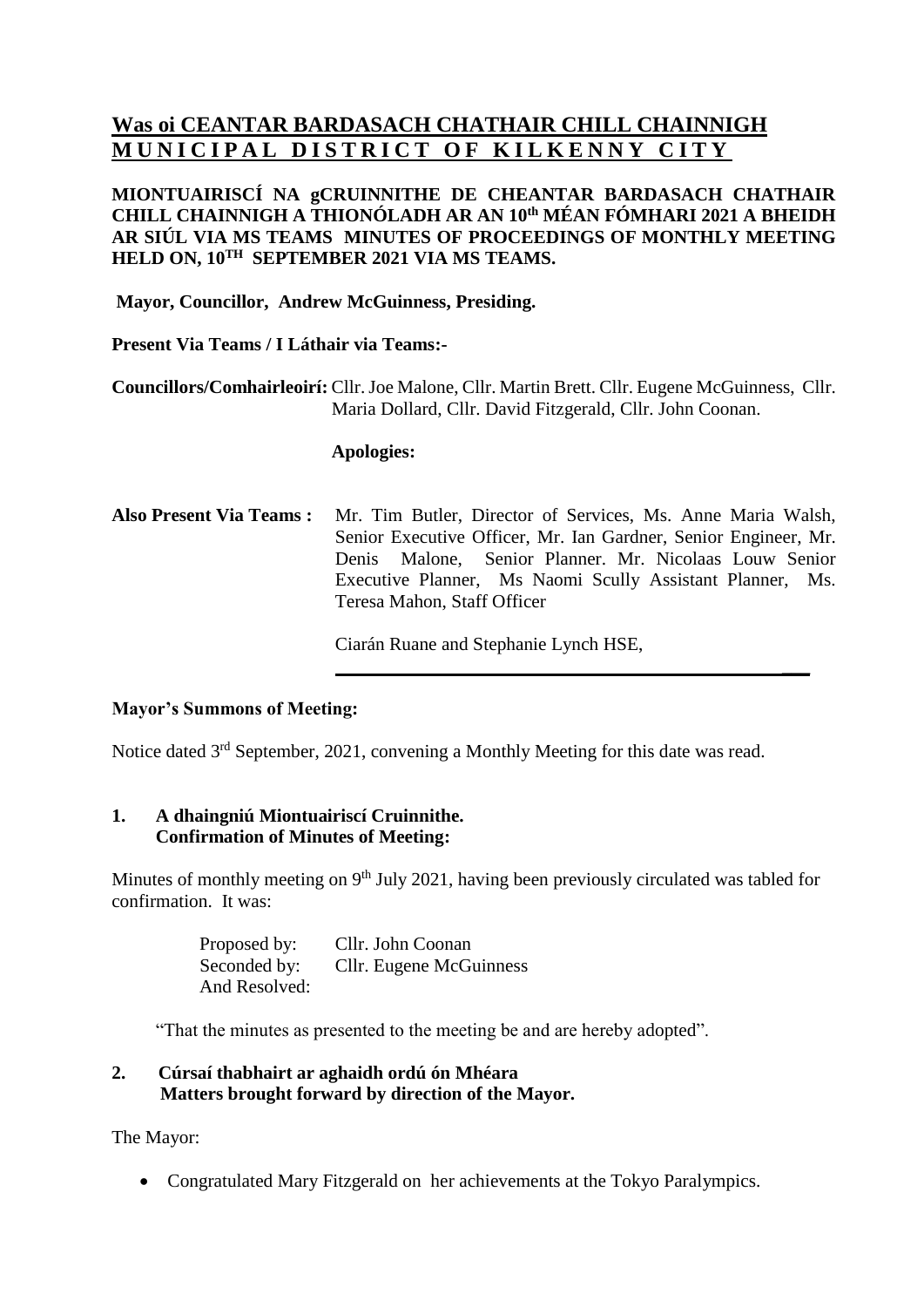- Commended musicians David Long, Alan Nolan and Gwen Blanchfield on their recent album releases.
- Welcomed the announcement from Failte Ireland for further funding been allocated under Outdoor Dining Enhancement Scheme.
- Reminded all that it was World Suicide Prevention Day and praised all local groups and organisations who help to save lives including the Samaritans, mental health workers and taxi watch.

The Mayor raised the possibility of resuming face to face meetings and all the Members supported him. Anne Maria Walsh confirmed that guidelines have been issued regarding the resumption of in-person meetings and these will be discussed at CPG. Each type of meeting will have to be considered independently. Mr Butler advised that the return of face to face meetings will be facilitated provided the guidelines are adhered to including the 60% capacity and all present have Covid passport or proof of recovery of Covid in the last 6 months. By the 22<sup>nd</sup> October the Government have indicated that all restrictions will be lifted. The Mayor agreed to represent the views of the Members at CPG.

# **2. Máistirphlean Naomh Canice – Cur i láthair**

St Canice's Masterplan – Presentation.

Mr. Nicolaas Louw, Senior Executive Planner gave a presentation on the current status of St. Canice's Masterplan. He advised the Members that one of the objectives of the City and County Development Plan 2021-2027 is to complete a Masterplan in partnership with the HSE for the lands at St Canice's Campus. The process of the Draft Plan was outlined including the setting up of the steering committee, the background studies, surveys and the public online consultation event held on the  $14<sup>th</sup>$  July. 37 Submissions were received covering general issues, health & HSE services, sports, education, older people, transport and housing. The Members are requested to make their submissions before the  $24<sup>th</sup>$  September 2021 by emailing [ourplan@kilkennycoco.ie](mailto:ourplan@kilkennycoco.ie) after which the Draft Masterplan and Environmental Report will be published. The Draft Plan will then be put on public display and go through the public consultation process before being adopted.

The Members thanked Mr. Louw and raised the following:

- Timeframe for plan
- Cancer Support Centre
- Delivery of an allied health service
- Role of the HSE Board

Mr. Louw, Mr Malone and Mr Ruane responded to Members. Mr Louw is expecting to have the draft plan on display before Christmas and adopted by the end of 2022. Mr. Malone advised that the Masterplan does not fall under the statutory planning process but is an objective contained within the recently adopted City and Development Plan. Mr. Ruane asked for constraint around the discussion of the Masterplan. The site is owned by the HSE and their priorities will take precedence. The HSE management will consider priorities for the site which include, Healthy Living, Older Persons Services, Tusla, Cancer Support Service and Occupational Health.

# **3. Boithre/ Roads**

Roads Update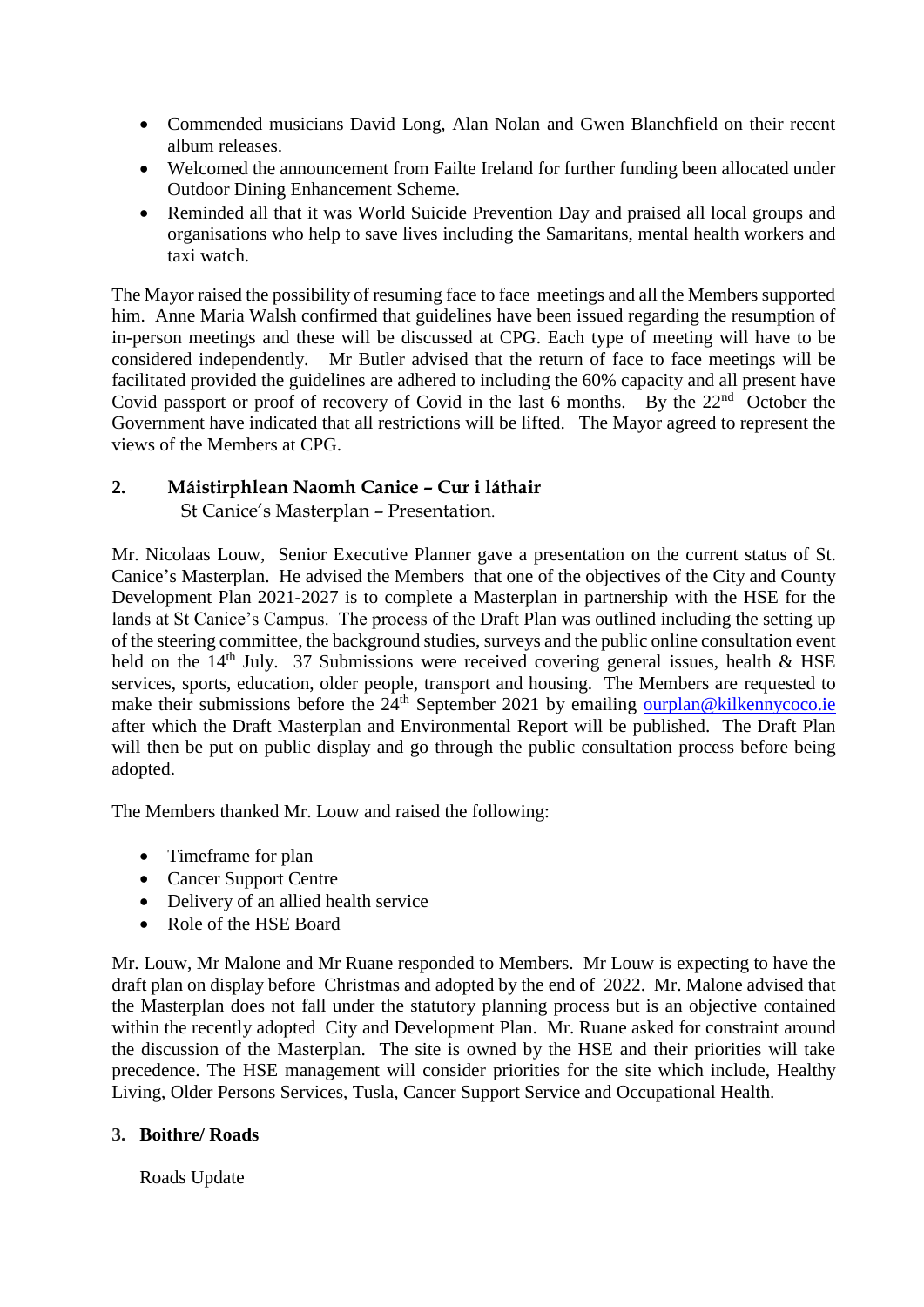Mr. Gardner provided a report for Members detailing road work updates for September. The report included information on pavement maintenance works, footpath improvement, connectivity & zebra crossing works, bus stops, flower planting throughout the City and general maintenance works. He advised that Ormonde Street improvement works are to commence shortly and the Part 8 for the Watergate Urban Park will be advertised shortly. Contractors have been appointed for pedestrians crossings around the City. Consultants have been appointed for St. Kieran Street and Cootes Lane. He detailed the Rás na mBan preparations, the lighting up of the City, the audit of dumping on laneways, the review of Section 254 licences and the audit of the public realm. He reminded the Members that submissions for the speed limits review are due by 1<sup>st</sup> October. The 3 Year Restoration Improvement Plan will be on the agenda for the October Meeting.

The Members thanked Mr. Gardner and praised the staff on the amount and quality of works around the City. They raised the following:

- Works left to be completed in the Butts.
- Speeding on Lord Edward Street and the possibility of a pedestrian crossing.
- Works at Newpark and the corner at No 42 Newpark Drive.
- Parking around Nolan Park at match times
- Information on works at St. Francis Terrace
- The reinstatement of disabled bay, accessible parking and seating in Patrick Street.
- Laneway's between Gaol Rd and Rioch St, Assumption Place and Bishop Birch and Stephen Street.
- Update on bus stops/set-downs in Shandon Park, change to set-down on Gaol Road to Stephen . Possibility of expanding Bus Routes around the City
- Covid restriction, the one-way system, lessons learned and consultation with businesses.
- Dumping on laneways.
- Road surface on right hand side of Castle Road.
- Clarification on the Saturday Market on the Parade.
- Car roads repairs and the possibility of walking routes through the car roads to attract funding.
- Members approval for Outdoor Dining Enhancement Scheme in Market Yard.
- Loose pot-hole cover on Callan Road
- Footpath in Smithland Court.
- Cootes Lane traffic issues and the possibility of bringing in KKB, Acorn Project and similar at the consultancy process.
- Greensbridge and crossing for the new Skatepark.
- LED lighting and the impact on wildlife John's Bridge.

Mr. Butler and Mr. Gardner responded to Members. Mr. Butler advised that the possibility of funding for outdoor enhancement schemes from Failte Ireland had been bought before the Members earlier in the year and the Members had consented to the application. Discussions were also had with the Gardai. All proposed works at the Market Yard will be subject to the Members approval, planning and public consultation. Saturday Markets on the Parade are due to cease at the end of September; however the Members will be asked for their approval to allow the Market on Sunday 10<sup>th</sup> October for Kilkenny Day. Mr. Butler confirmed he had spoken to the NTA in relation to the bus routes and bus stops in Kilkenny. The introduction of the bus service into Kilkenny was very expensive and to provide more routes and stops would require extra funding. The NTA want to ensure the success of the current routes/stops before committing to further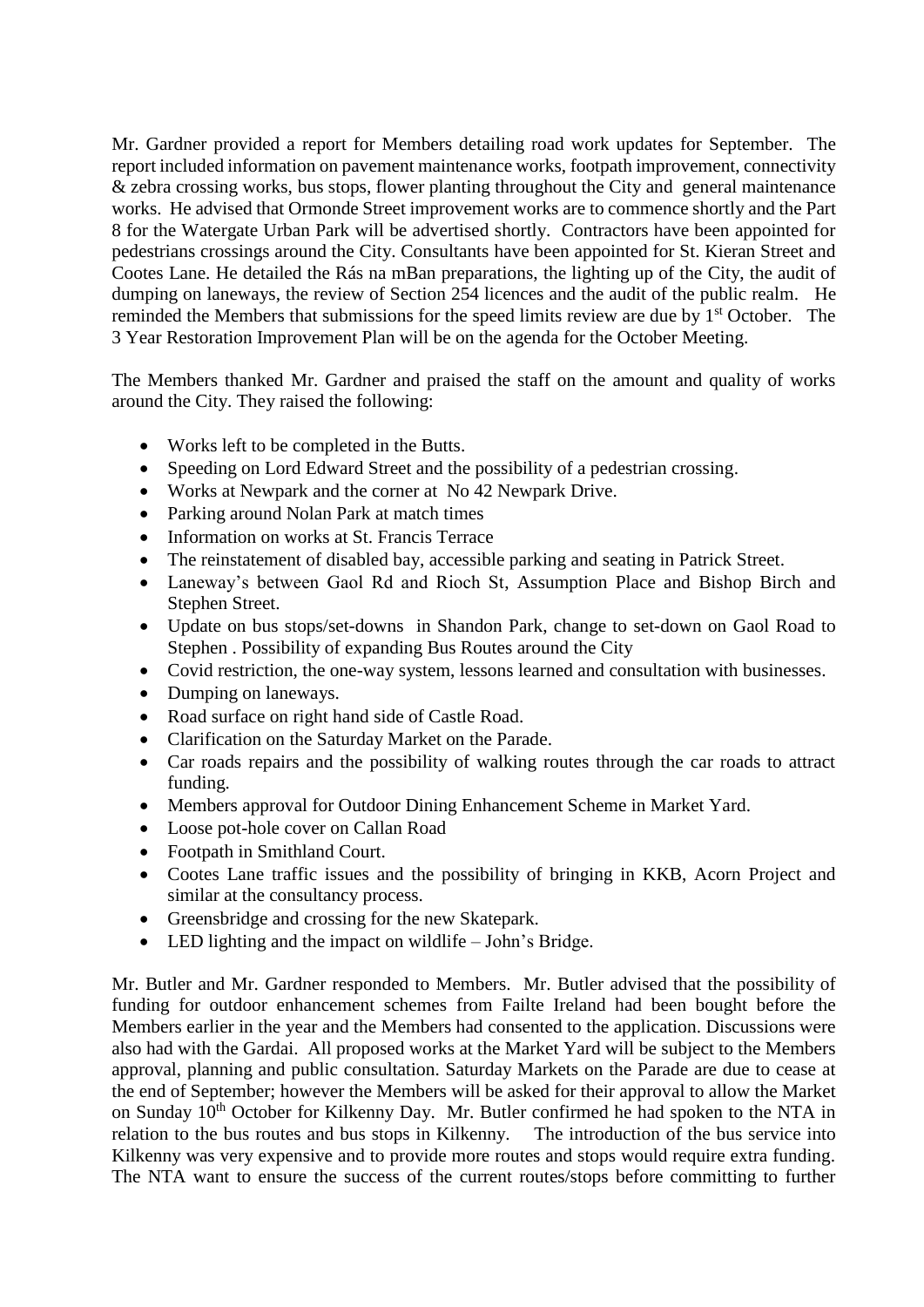expansion. Works at Lakeside will help alleviate some of the indiscriminate parking around Nolan Park on match days but the Council will continue to engage with the GAA, the Gardai and the public in relation to this matter.

Mr. Gardner advised that works on footpaths in the Butts have been completed. Works in Newpark have also be completed for this year but more are scheduled for next year. He was not aware of an issue at No.42 Newpark but will investigate. Works on St. Francies Terrace will be completed by late November. Disabled and assessible parking on Patrick Street is to be reinstated. Environment will be asked to look at the major laneways mentioned and for the more minor laneways, maintenances works will be carried out. Survey of laneways is being completed at present. A presentation will be made to Members on its findings and then funding will be sought for the reports recommendations. The junction at Gaol Road is been examined. Better The junction at Gaol Road is been examined. Better sequencing of the traffic lights at the St Patrick's Church could help alleviate some of the traffic issues at the Village Inn and surroundings during school times.

Mr. Gardner confirmed that the resurfacing of the Castle Road is in the Road Works Programme for 2022. Walking routes through the car roads will be considered in the overall plan. Active Travel measurers and will address many of the traffic issues in the City and make our car roads and laneways more pedestrian and cyclist friendly. The loose pot-hole cover on the Callan Road will be addressed by the Developer and the footpath in Smithland's Court will be improved. Cootes Lane will be considered as a polluter friendly road. The Greensbridge crossing is located in the best possible line of sight but other proposals to address the limitations of the bridge are being examined. A Bat habitat underneath John's Bridge has put restrictions on lighting up the bridge but LED lighting is proven to be the less intrusive light form for wildlife.

Cllr. Fitzgerald requested that a list of all application for public realm applications in the City be provided. Mr. Butler confirmed he will circulate again all recent public realm presentations made to the Members. Cllr. Eugene McGuinness asked for a timeframe for the reversing of the oneway system and Cllr. Andrew McGuinness asked that this issues be on the agenda for the October Meeting. Members agreed that the workshop on the 3-year Restoration Improvement Plan will be held in committee at 1.30pm before the next MD meeting.

#### **4. Fógraí Rúin - Notices of Motion**

- It was Proposed by: Cllr. John Coonan Seconded by: Cllr. Andrew McGuinness And Resolved
- **"** That Kilkenny Municipal District support the installation of a CCTV System at the area of the New Skateboard Park in Kilkenny City"

Cllr. Coonan outlined the success of the new Skatepark in the City, however a small cohort of people were abusing the Park. The installation of CCTV cameras would act as a detection tool and a deterrent to this minority group.

Mr. Butler confirmed that Members had agreed an allocation of €50,000 each year towards the provision of 19 CCTV cameras and one of these cameras will be located at the Skatepark. There is however a process to follow which includes, JPC approval, Garda Commissioner approval and public consultation.